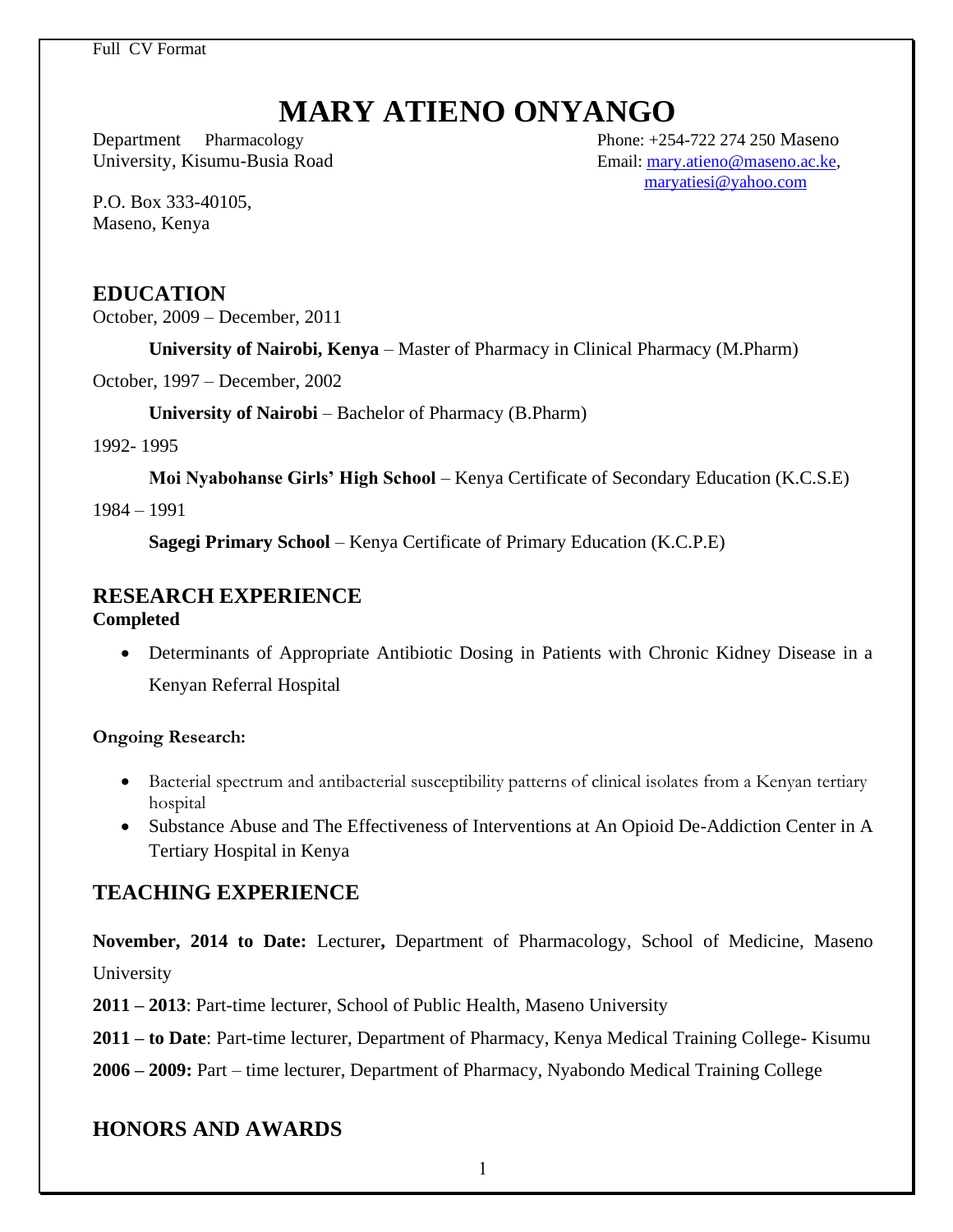#### Full CV Format

• August, 2012: Andrew McAfee Award by International Society for Pharmacoepidemiology (ISPE)

#### **PROFESSIONAL MEMBERSHIP**

- Member of the Pharmaceutical Society of Kenya (PSK)
- Registered by the Pharmacy and Poisons Board as a Pharmacist

#### **SKILLS AND TRAINING**

- Training of Trainers on Malaria Case Management  $(28<sup>th</sup>$  May,  $2015 30<sup>th</sup>$  May,  $2015)$
- Strategic Leadership development program at the Kenya School of Government (2013)
- Bioethics training by UoN and Kenya AIDs Vaccine Initiative Project (April, 2012)
- Operational Research methods and Epidemiology offered by KEMRI/CDC (May, 2012)
- Comprehensive Paediatric HIV/AIDS management ( April, 2006)
- Effective Management of ART Commodities for Health Care Workers (October, 2006)
- New Malaria treatment policy (November, 2006)
- Training on Mentorship Skills for Pharmaceutical Services in Support of ART Commodity Management (April, 2008)
- Commodity management for antiretroviral drugs (2009)
- Training Course on Supportive Supervision of Health Commodities Management in Kenya (March, 2009)
- Effective Management of Antimalarial Medicines (May, 2009)
- Pharmacovigilance training (August, 2009)
- Comprehensive ART Commodity Management (August, 2005)

#### **LEADERSHIP EXPERIENCE**

#### **2015 – date – Chair of Department of Pharmacology, School of Medicine, Maseno University**

**2006 – September, 2009**: District Pharmacist, Kisumu East District

**2003 – 2006:** Pharmacist in-charge at Kisumu District Hospital

#### **CONFERENCES AND WORKSHOPS**

• Strategic Partnerships for Higher Education Innovation and Reform (SPHEIR) project (DFID-UK) workshop on innovative teaching methods, mentorship and gender mainstreaming workshops in June, 2019